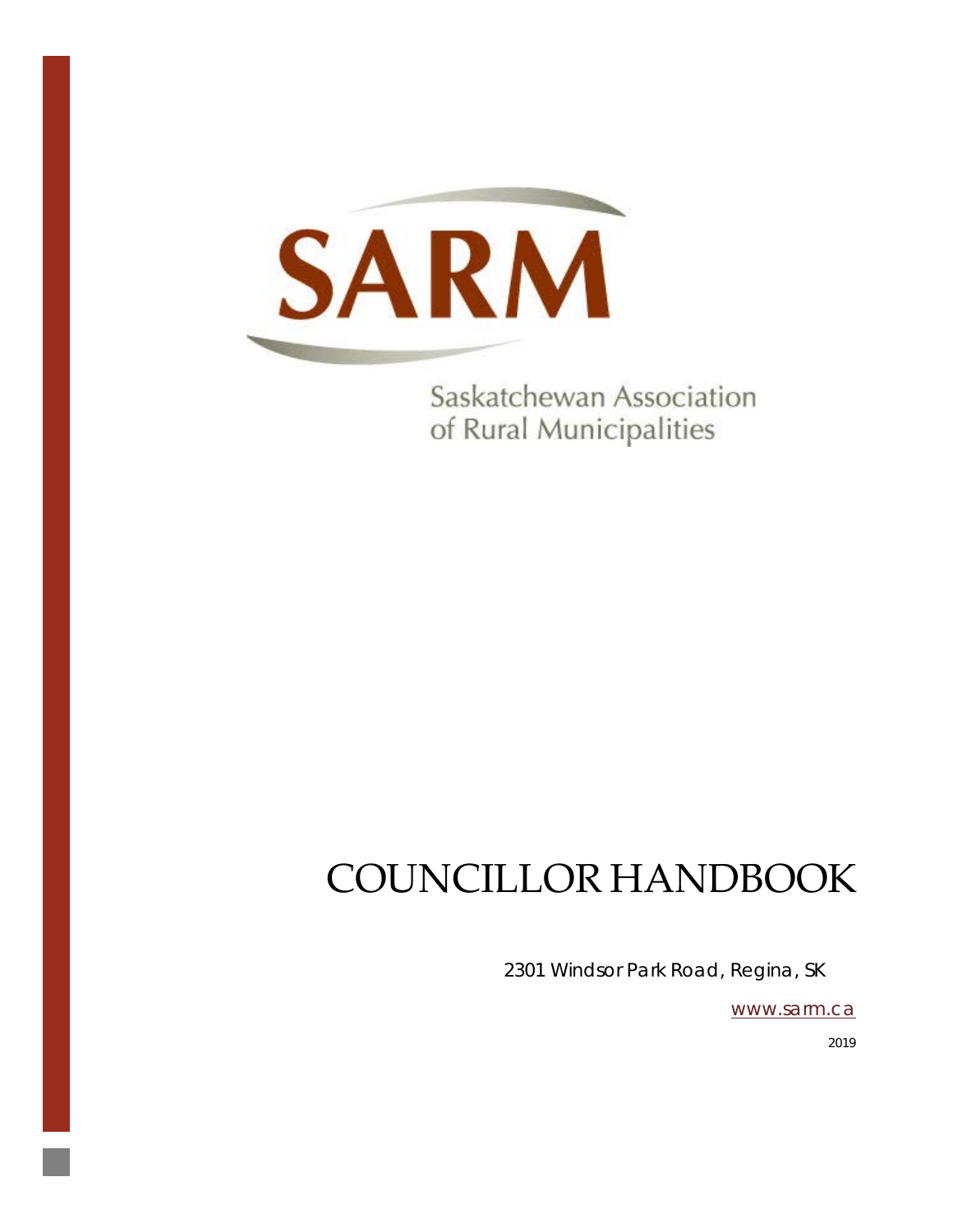

## **Table of Contents**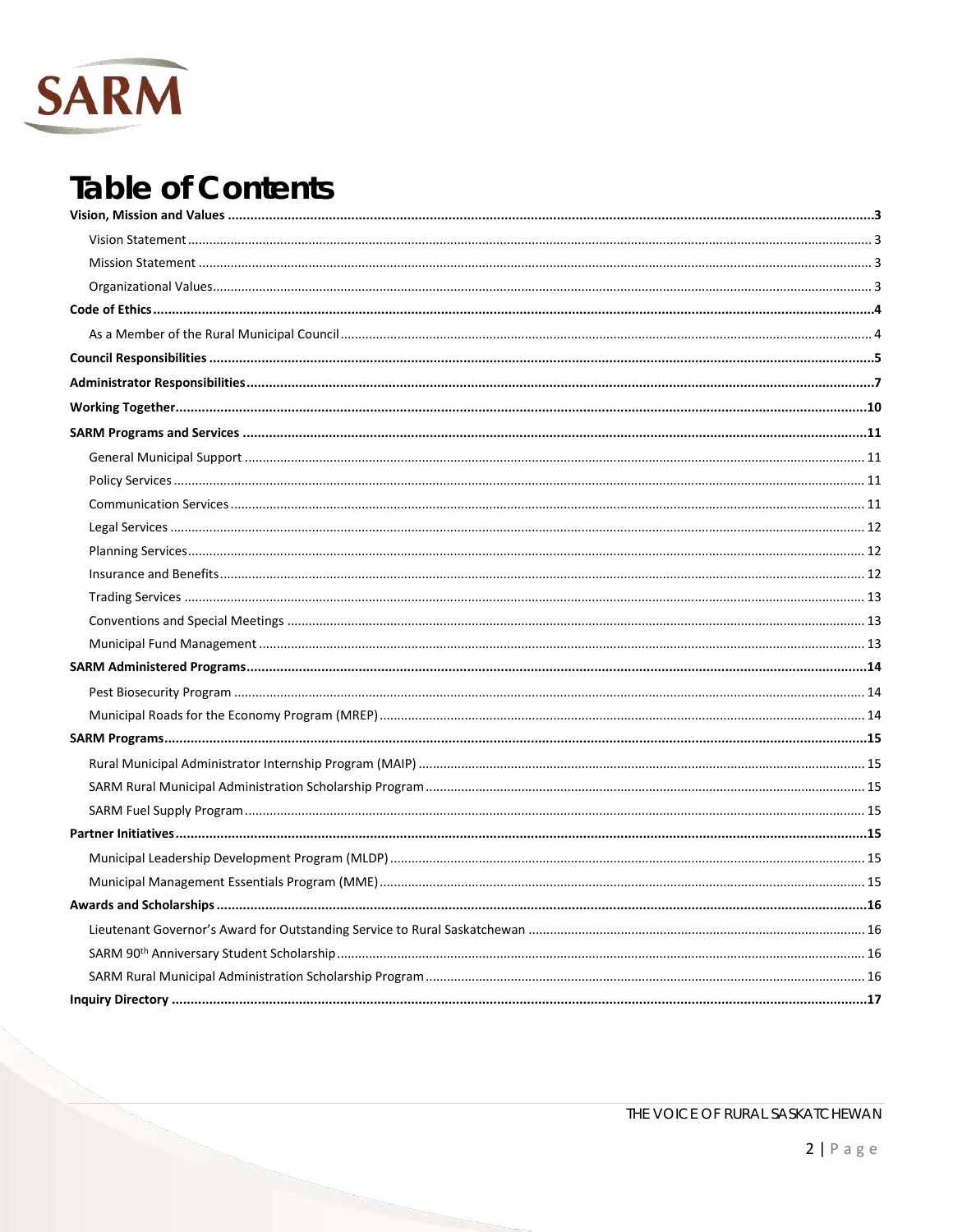

## <span id="page-2-0"></span>**Vision, Mission and Values**

## <span id="page-2-1"></span>**Vision Statement**

By being the rural voice, SARM will effectively lead autonomous municipalities in creating a vibrant, diverse economy resulting in a strong, sustainable Saskatchewan.

## <span id="page-2-2"></span>**Mission Statement**

SARM delivers timely, dependable programs and services to meet the needs of its members while influencing government policy and facilitating municipalities to work together to foster rural development and build strong, sustainable communities.

## <span id="page-2-3"></span>**Organizational Values**

- o We act with integrity and ethics.
- o We take our direction from our members.
- o We exist to meet the needs of all our members, regardless of their size.
- o We undertake our role in a responsible and professional manner.
- o We strive for accountability and transparency with our members.
- o We educate and inform our members.
- o We represent the interests of rural governments.
- o We play a leadership role for rural Saskatchewan while respecting local autonomy.
- o We strive for innovation and best practices in the programs and services provided to our members.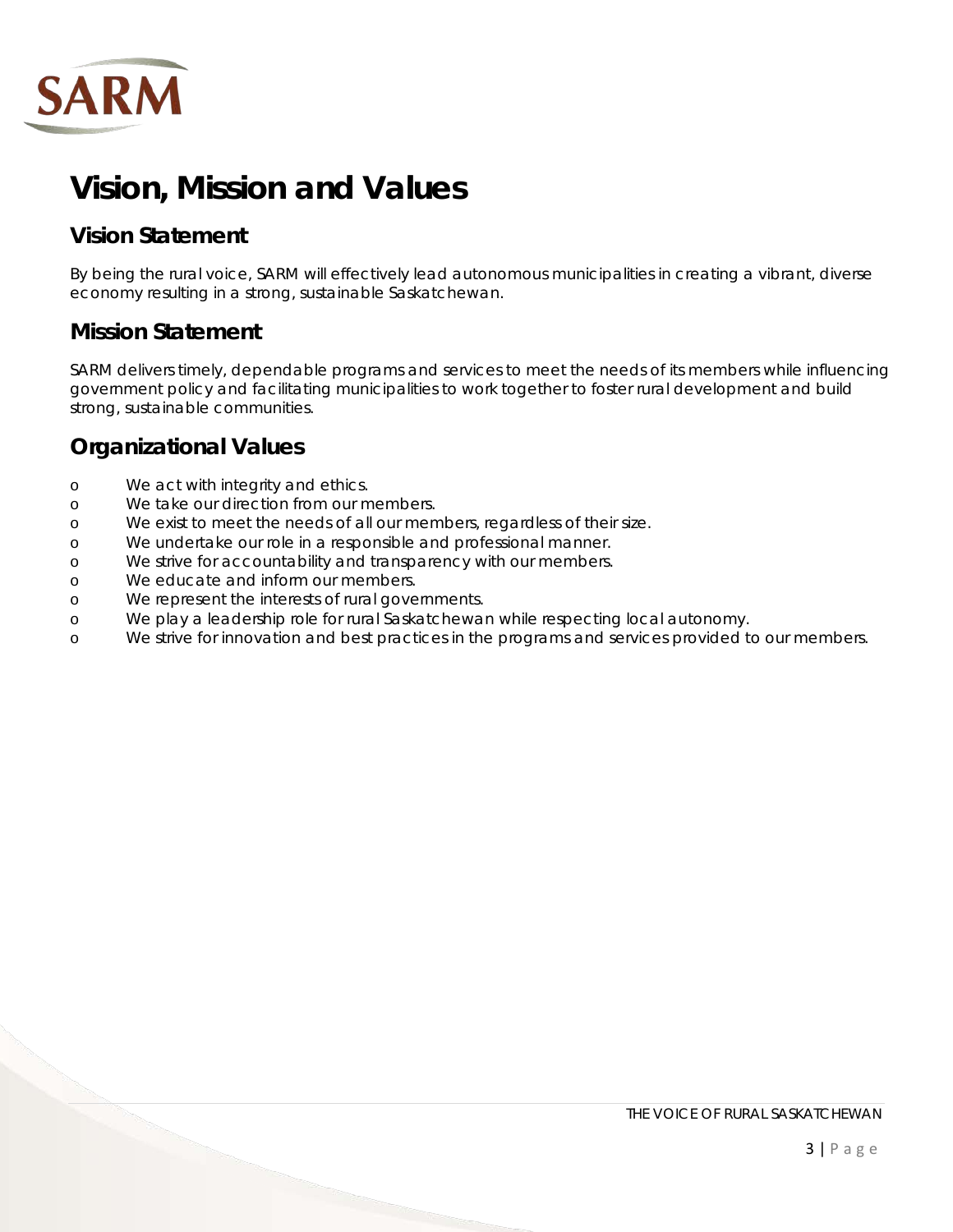

## <span id="page-3-0"></span>**Code of Ethics**

## <span id="page-3-1"></span>**As a Member of the Rural Municipal Council**

- 1. I will be motivated primarily by an earnest desire to serve my municipality and the people of my community to the best of my ability.
- 2. I will endeavor to attend all council meetings.
- 3. I will recognize that the expenditure of municipal funds is a public trust, and I will endeavor to see that all such funds shall be expended efficiently, economically and in the best interest of the municipality.
- 4. I will not use the municipality or any municipal program for my own personal advantage or for the advantage of my friends.
- 5. I will do everything possible to maintain the integrity, confidence and dignity of the office of a rural municipal council member.
- 6. I will listen to what other council members, individuals or groups may have to say before making final decisions.
- 7. I will endeavor to avoid hostility and bitterness, to observe proper decorum and behaviour, to encourage full and open discussions in all matters and not to withhold or conceal from my fellow council members any information or matter in which they should be concerned.
- 8. I will make no disparaging remarks, in or out of a council meeting, about other members of

the council or their opinions, but I reserve the right to make honest and respectful criticism.

- 9. I will consider it unethical to pursue any procedure calculated to embarrass a fellow member of the council, a member of the municipal staff or another local government body.
- 10. I will treat my fellow council members, the municipal staff and the public I serve with respect and consideration.
- 11. I will recognize that authority rests with the council in legal session, and not with individual members of the council.
- 12. I will abide by majority decisions of the council once they are made.
- 13. I will not discuss confidential business of council outside of council and committee meetings.
- 14. I will endeavour to keep informed on all local, provincial and national municipal developments of significance.
- 15. I will earnestly try to interpret the peoples' needs of the entire municipality and do my best to implement action to meet those needs, keeping in mind budget limitations of the municipality.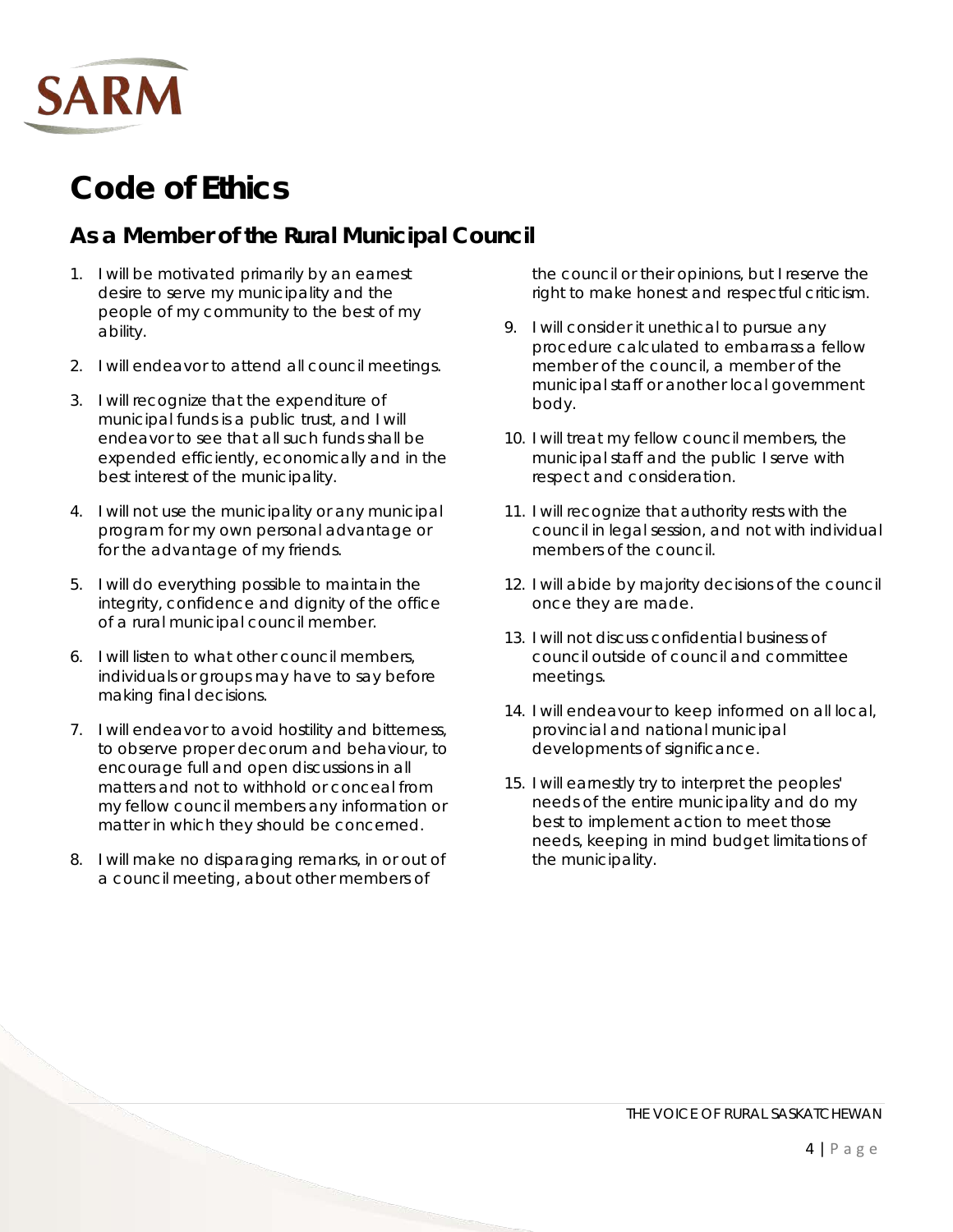

## <span id="page-4-0"></span>**Council Responsibilities**

Accepting elected office is one of the highest orders of public service. It offers the opportunity to significantly influence the quality of life in your community.

The Municipalities Act provides the basic legislative framework for Saskatchewan's southern municipalities. Council members must know and comply with federal and provincial legislation, laws and codes. Council's responsibility is to make decisions about municipal services, establish policies and provide direction for the operation of the municipality in a manner which encourages participation in the governance process. Councils have numerous powers, duties and responsibilities.

Council is legislatively responsible to ensure that:

- A. A municipal office is named in Saskatchewan
	- for citizens to attend to make payments, receive information and report concerns;
	- for council meetings (which are required to be held in an open and transparent manner where the public may be present to observe);
- B. A qualified administrator is appointed for the municipality;
- C. The municipality's assessment is confirmed by Saskatchewan Assessment Management Agency (SAMA) each year;
- D. All decisions are made by resolution or by law;
- E. At least one (1) council person or other person is designated to sign cheques. The administrator is required to be the other signatory unless the administrator has been authorized to delegate this duty to another employee;
- F. A fidelity bond is obtained annually for the administrator and any other employee as required;
- G. Workers' Compensation coverage is obtained for workers, employees and labour contractors;
- H. All meetings are held in public;
- I. A quorum is required at all meetings;
- J. A records retention schedule is established;
- K. Public notice is provided when a regular meeting date is changed;
- L. Public notice bylaw is adopted and public notice is provided prior to considering any of the following:
	- Any report to close, lease or sell a municipal street or road;
	- Any report to dispose of public land used for park purposes;
	- A petition for a public meeting with respect to a municipal restructuring, establishing an organized hamlet or incorporating a resort village or village;
	- Any report to increase/decrease the number of councillors in a municipality;

THE VOICE OF RURAL SASKATCHEWAN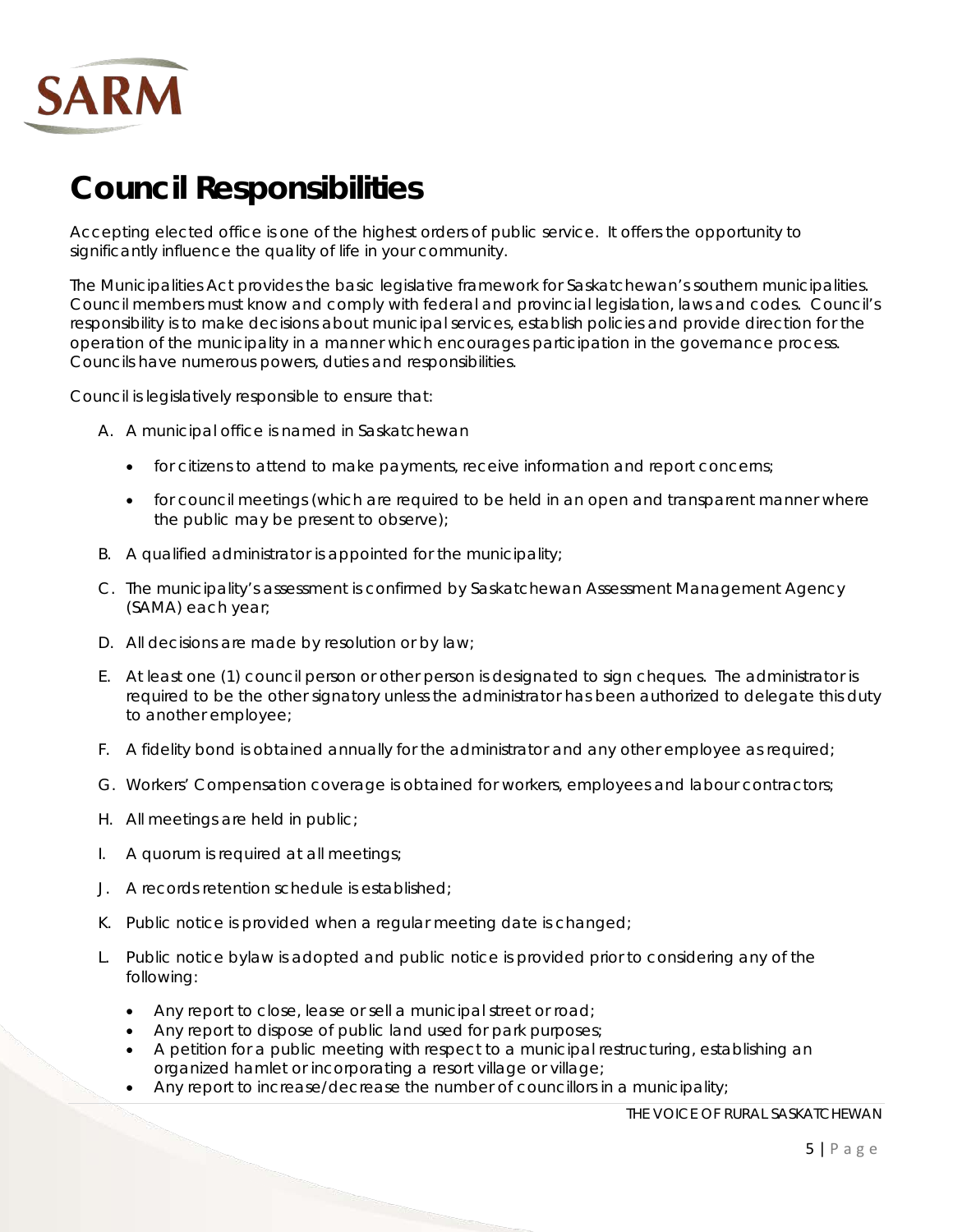

- The initial consideration to divide the municipality into wards;
- The report completed by the wards commission with respect to the establishment of boundaries is completed and open for public inspection at the municipal office during normal business hours;
- Holding a public hearing and deciding a matter after a public hearing pursuant to this or any other Act;
- Borrowing money, lending money or guaranteeing the repayment of a loan;
- Establishing a purchasing policy;
- Selling or leasing land for less than fair market value and without a public offering;
- Selling or leasing mines and minerals owned by the municipality;
- Setting remuneration for members of council and for members of council committees and other bodies established by the council;
- Establishing a business improvement district;
- Prohibiting or limiting the operation of a business or class of business;
- Amending or repealing of referendum bylaws or resolutions;
- Holding a public meeting of the voters;
- Any report with respect to special taxes; and
- M. Using any excess revenue generated from special taxes;
- N. The municipality's audited financial statement and the auditor's report is submitted to the minister by July 1st of each year;
- O. An auditor is appointed for the municipality and its controlled corporations;
- P. A tax levy is authorized on all assessments of the municipality;
- Q. A prorated amount of moneys received from trailer or mobile home permit fees is paid to the school division in which the trailers or mobile homes are located;
- R. Streets and roads are kept in a reasonable state of repair;
- S. A water rate policy is adopted by bylaw or resolution;
- T. An emergency plan is adopted; and
- U. A board of revision is appointed.

Your administrator will provide guidance and valuable information in this area.

Source: <https://www.saskatchewan.ca/government/municipal-administration/tools-guides-and-resources/council-responsibilities>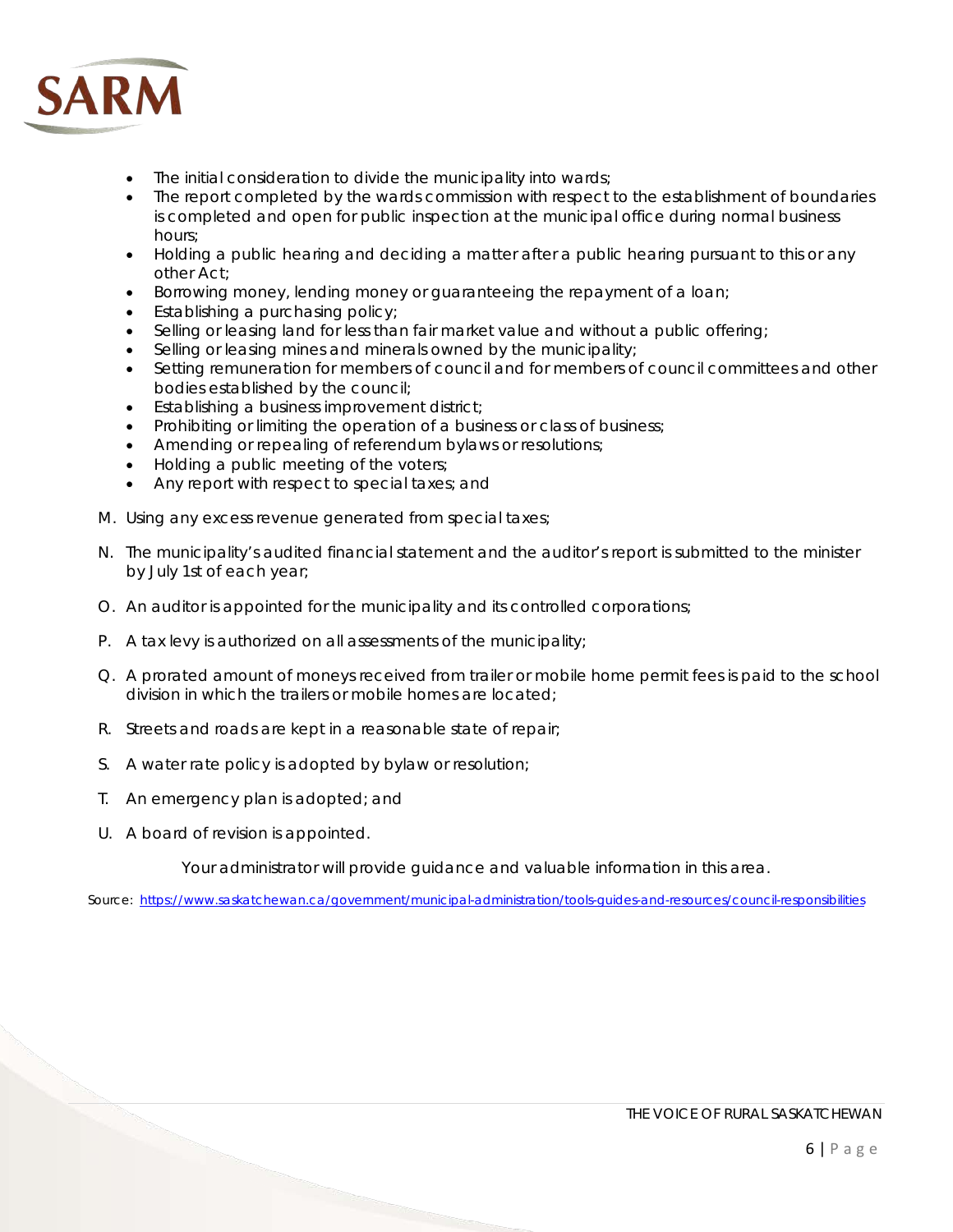

## <span id="page-6-0"></span>**Administrator Responsibilities**

In rural municipalities, administrators must be qualified as required by The Rural Municipal Administrators Act. Certification of administrators is the responsibility of the Board of Examiners. The Board of Examiners consists of one (1) person appointed by RMAA, one (1) person by SARM and one (1) or more persons appointed jointly by RMAA and SARM. Further information on certification of administrators can be obtained from the secretary of the Board of Examiners. The secretary's name and contact information can be obtained from the SARM office or from the Executive Director of RMAA.

An administrator is required for perform the duties and functions required by The Municipalities Act, other legislation and other duties that may be assigned by council.

#### **Core Administrator Duties and Responsibilities**

The Administrator has specific duties and responsibilities, which are outlined in The Municipalities Act. The Administrator will either directly perform these, or will delegate them to another staff member, depending on the municipality's size. Regardless of how these duties and responsibilities are carried out, the Administrator always remains responsible under the Act. Section 111 of The Municipalities Act outlines the statutory duties of the administrator.

*111(1) The Administrator shall take charge of and safely keep all books, documents and records of the municipality that are committed to his or her charge and shall:*

- *a) Produce, when called for by the council, auditor, minister or other competent authority, all books, vouchers, papers and moneys belonging to the municipality; and*
- *b) On ceasing to hold office, deliver all books, vouchers, papers and moneys belonging to the municipality to his or her successor in office or to any other person that the council may designate.*
	- *(2) The administrator shall ensure that:*
	- *(a) All minutes of council meetings are recorded;*
	- *(b) The namesof the memners of council present at council meetings are recorded;*
	- *(c) The minutes of each council meeting are given to council for approval at the next regular council meeting;*
	- *(d) The corporate seal of the municipality, bylaws and minutes of council meetings and other records and documents, funds and securities of the municipality are kept safe;*
	- *(e) The council is advised of its legislative responsibilities pursuant to this or any other Act;*
	- *(f) The minister is sent any statements, reports or other information with regard to the municipality that may be required by the minister to this or any other Act;*
	- *(g) The official correspondence of the council is carried out in accordance with council's directions;*
	- *(h) An indexed register containing certified copies of all bylaws of the municipality is maintained;*
	- *(i) Cash collections that have accumulated to the amount determined by the council that is equal to or less than the amount for which the administrator is bonded or insured, but in any case not less than once a month nor more than once each day, are deposited in the name of the municipality in a bank or credit union designated by the council, of which the administrator may not be an employee;*
	- *(j) The funds of the municipality are disbursed only in the manner and to those persons that are directed by law or by the bylaws or resolutions of the council;*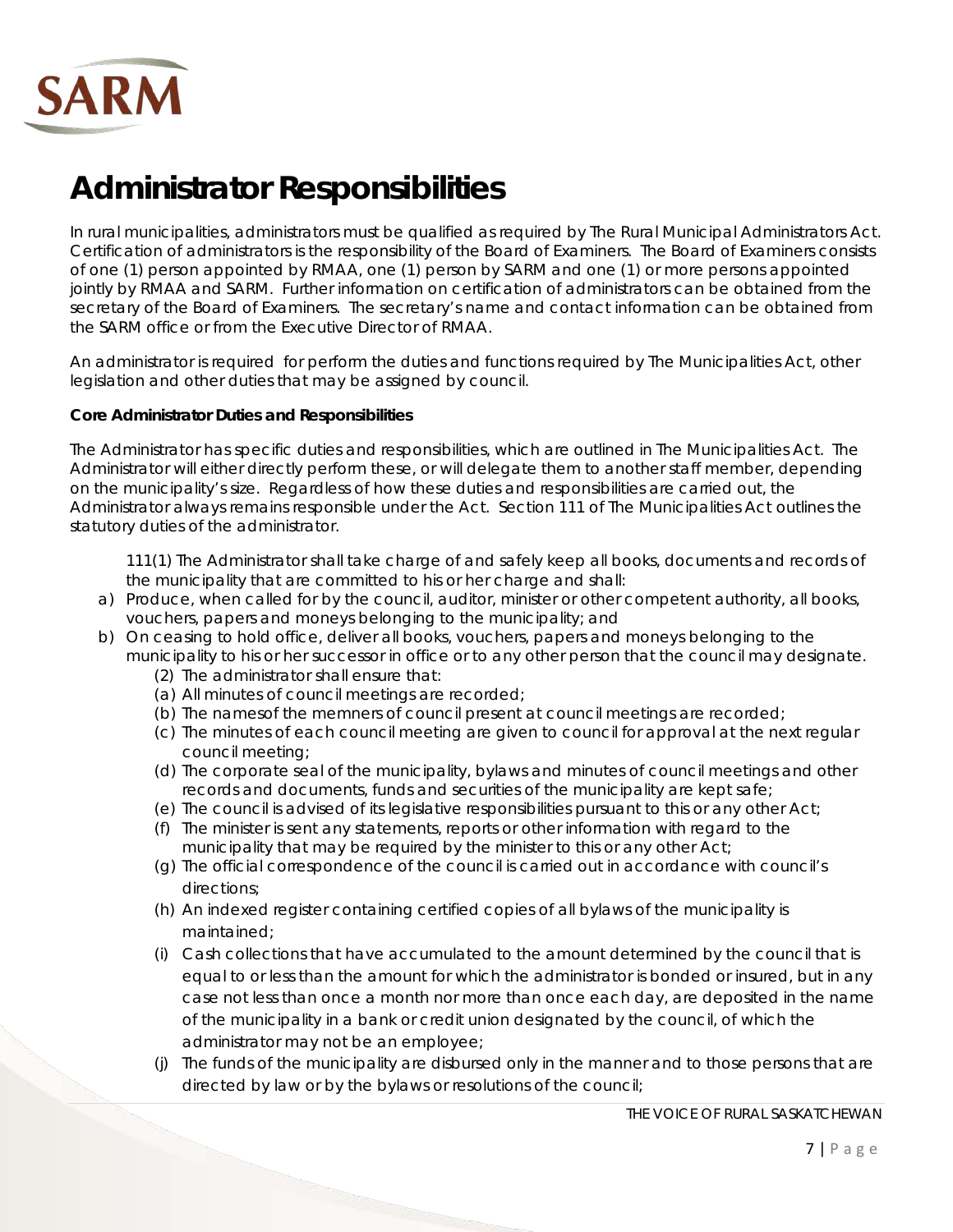

- *(k) A complete and accurate account of assets and liabilities and all transactions affecting the financial position of the municipality is maintained in accordance with generally accepted accounting principles;*
- *(l) The financial statements and information that the council may, by resolution, request are submitted to the council on or before June 1st in each year, a financial statement is completed as required by section 185.*

#### **Administration**

The Administrator is the administrative head of the municipality and is responsible for the overall administration of the municipality including:

- **Meetings of Council:** Preparing and organizing all meeting agendas; recording the minutes of all municipal meetings; and providing council with sound advice on all aspects of municipal governance and legislative requirements.
- **Bylaws:** Ensuring all required bylaws and resolutions are in-place and up-to-date; preparing resolutions and bylaws for the municipality.
- **Implementing council priorities:** Ensuring the policies, programs and services of the municipality are implemented; monitoring, evaluating and reporting back to council on the policies, programs and services of the municipality; and answering all public requests, inquiries and/or complaints, and ensuring a high standard of customer service.

#### **Financial Management**

Sound financial management is critical to the successful operation of the municipality. The duties of the Administrator in this regard are far reaching, including:

- **Preparing the annual financial plan:** Presenting options for the annual operating and capital budgets for council's consideration.
- **Monitoring the financial plan:** Preparing the monthly financial statements, an annual financial statement and cash flow projections as required.
- **Controlling:** The day to day accounting i.e the account payable, accounts receivable, tax collections, payroll, monthly bank reconciliations and investments. This also includes ensuring that accurate records and books are kept of all the financial affairs of the municipality, and making adjustments, as required, to the municipality's financial plan.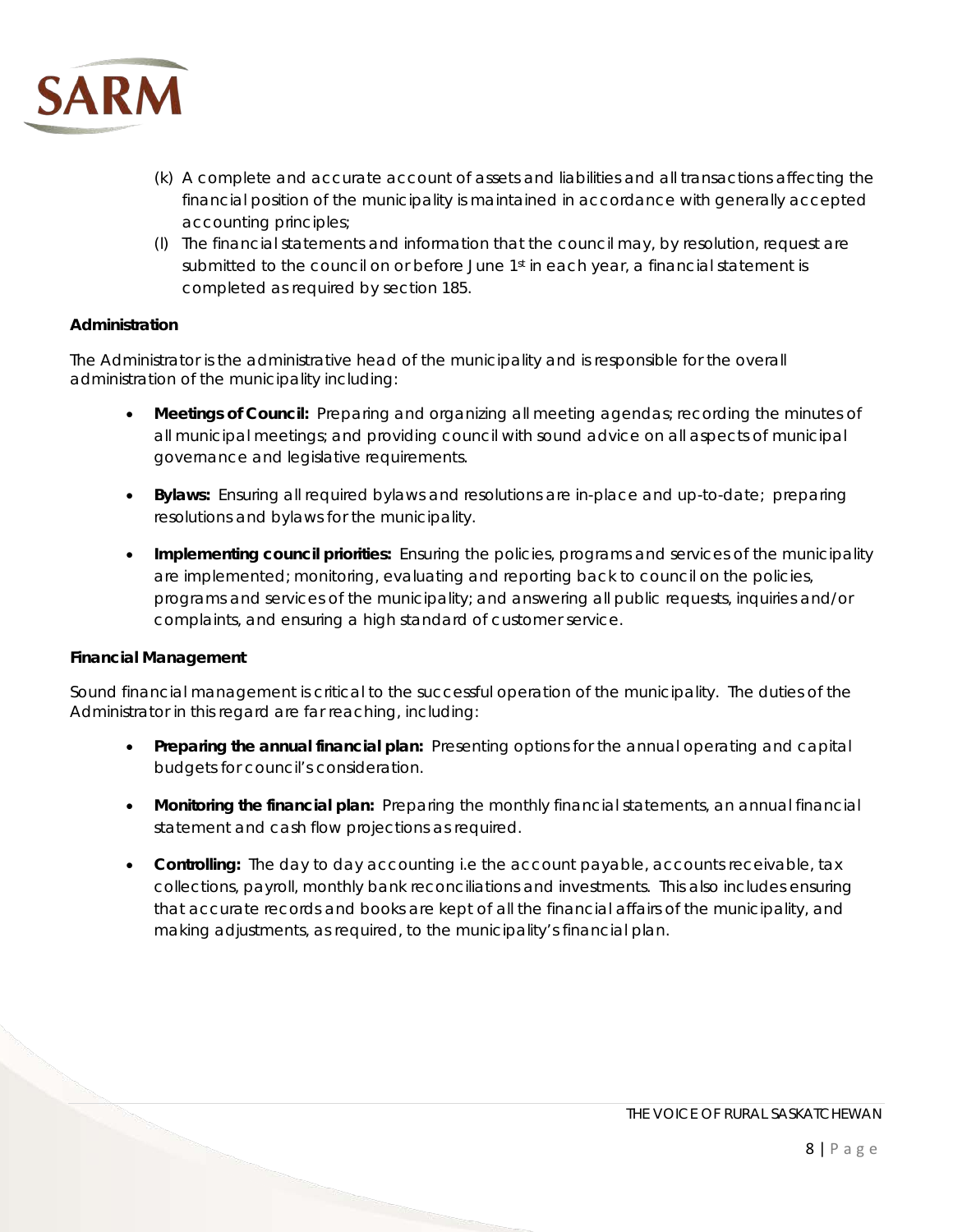

- **Reporting:** Providing council with up-to-date financial information on a regular and timely basis, ensuring that exceptions and issues are clearly identified, providing the Province with financial information and reports as required by legislation/agreements, working with the auditors when they are conducting the annual financial audit of the municipality and providing financial information to the public as required.
- **Taxation process:** Administering the entire taxation process, including the property assessment process, levying and collection of taxes and the tax enforcement process.

#### **Human Resource Management**

The Administrator works with council in the management and supervision of the employees of the municipality. Specific duties may include:

- **Recruitment and development of employees:** including hiring, training, evaluating, promoting and dismissing employees;
- **Conducting union negotiations;**
- **Developing a human resource recruitment/retention plan.**

#### **Additional Administrator Duties**

Additional duties of the administrator will depend on the particular needs of your municipality based on its size, structure, vision and long-term plans. The administrator may have additional duties relating to:

- **Economic Development;**
- **Delivery of recreation programs and services;**
- **Project Implementation**, for example the implementation of a new public utility system (i.e. A rural water line project).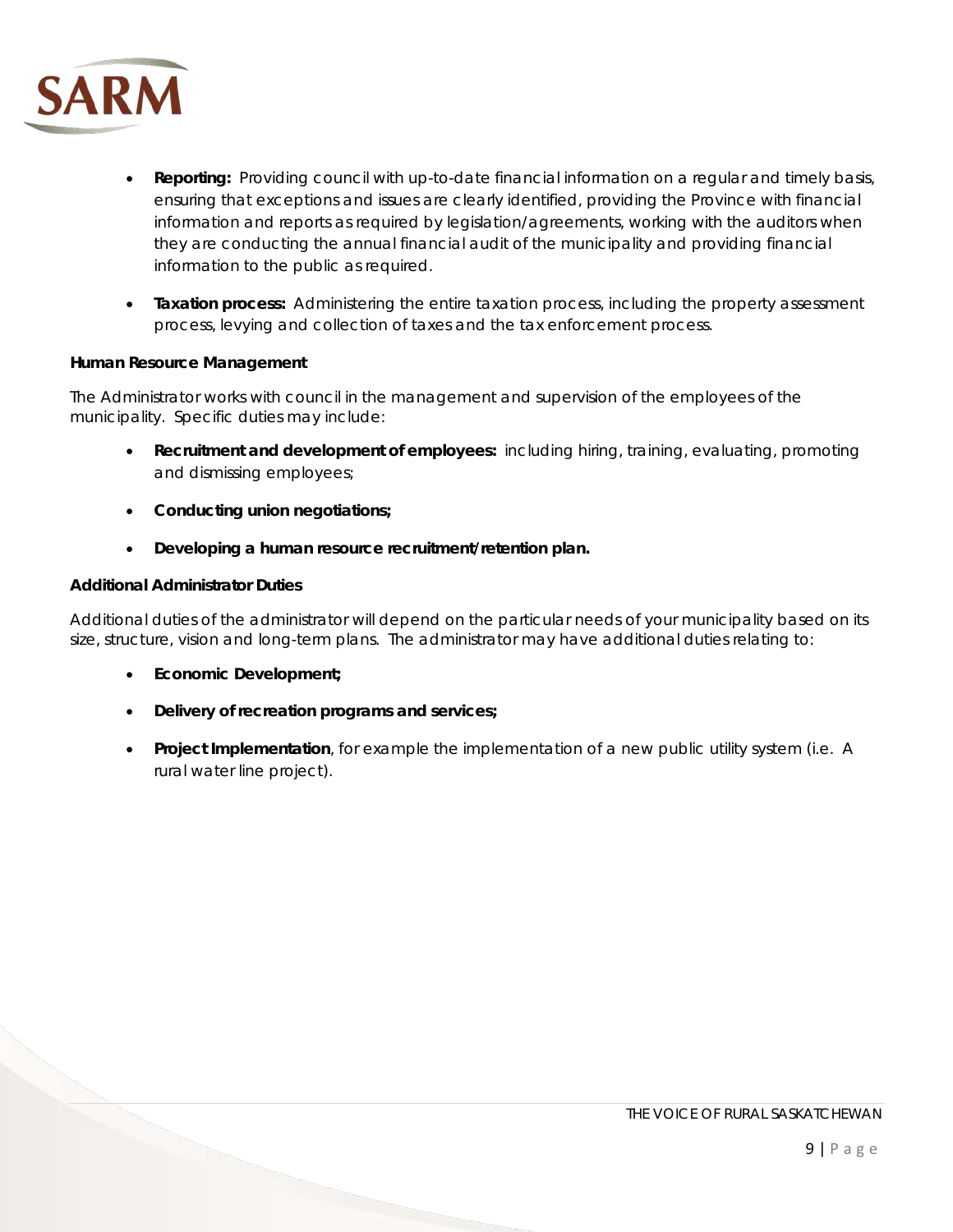

## <span id="page-9-0"></span>**Working Together**

One of the most important aspects of good municipal government is an effective working relationship between council and the administration. Understanding how the administration of your municipality works assists municipal council members to carry out their role.

The employees look after the day to day operations of the municipality. The key role of council is to provide leadership and set policy. The administrator is a policy advisor and ensures council's policies are carried out. It is important for staff to keep council informed and up-to-date on current and impending issues. The experience and knowledge of municipal administration and staff may enable council members to do their job more efficiently.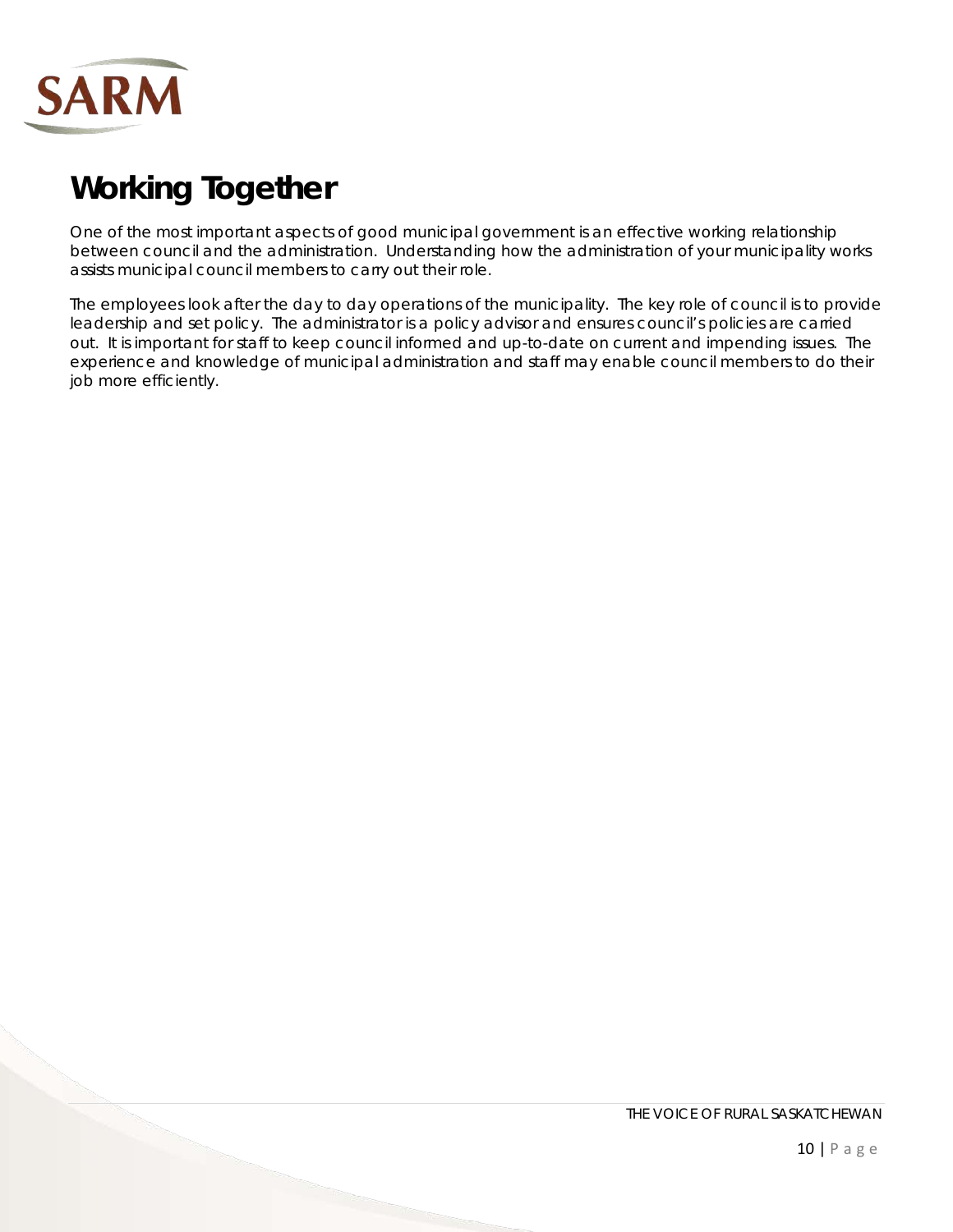

## <span id="page-10-0"></span>**SARM Programs and Services**

SARM provides a number of services and programs to its members including:

### <span id="page-10-1"></span>**General Municipal Support**

The staff at SARM have a significant amount of experience in municipal government. Staff will either provide the assistance needed by any caller or will direct the caller to the appropriate ministry or agency where their concern can be addressed. Educational workshops, seminars, and special meetings are organized and presented by the SARM board and staff or by invited presenters on an as-needed basis.

Website link: <http://sarm.ca/about-sarm/staff>

## <span id="page-10-2"></span>**Policy Services**

**Advocacy:** Since 1905, SARM has been working to address the concerns of rural municipalities and ensure their voice is heard by senior levels of government. We provide support to our members in dealing with the provincial and federal government. We advocate on behalf of our members and help ensure our members are in compliance with legislation and regulations. SARM's policy is developed at the grassroots level, driven by resolutions passed at our annual and midterm conventions. Examples of some of the issues dealt with by our policy team are as follows:

- **o** Planning issues;
- **o** Agriculture;
- **o** Economic Development;
- **o** Environment and Resources;
- **o** Infrastructure and Development;
- **o** Water management; and
- **o** Assessment, Taxation and Grants-in-Lieu.

SARM retains a lobbyist, Hill + Knowlton, in Ottawa to assist with advocacy at the federal level.

Website link: <http://sarm.ca/advocacy>

**Representation of rural interests on boards and committees:** Member municipalities, through SARM, have a voice at the table of many boards and committees.

SARM External Committees: <https://sarm.ca/+pub/File/SARM%20Committees%202016.pdf>

[SARM Internal Committees:](http://sarm.ca/+pub/File/SARM%20Internal%20Committees%202016.pdf) https://sarm.ca/+pub/File/SARM%20Internal%20Committees%202016.pdf

**Legislation Review:** SARM reviews proposed legislation and regulations that affect RMs and encourages and promotes legislative changes requested by members.

Policy Research: SARM employs staff that focus on agriculture, environment, infrastructure & development, and municipal governance.

### <span id="page-10-3"></span>**Communication Services**

THE VOICE OF RURAL SASKATCHEWAN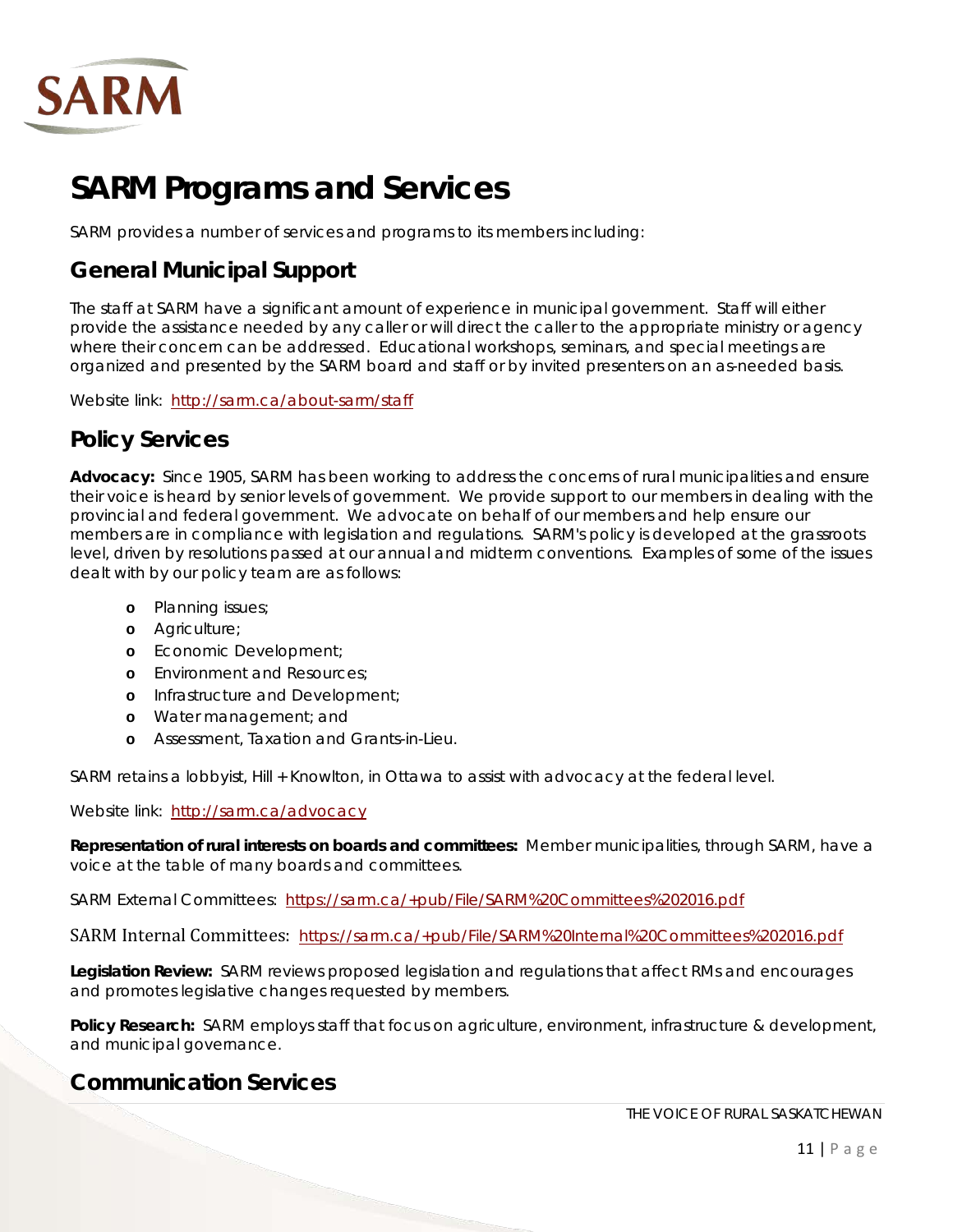

SARM uses monthly electronic "Updates", the *[Rural Councillor](http://sarm.ca/resources/rural-councillor)* (https://sarm.ca/resources/rural-councillor) magazine (published quarterly), e- mail, an [annual report](http://sarm.ca/resources/annual-reports) (https://sarm.ca/resources/annual-reports), and their [website](http://www.sarm.ca/) (https://sarm.ca/) to ensure members are aware of the Association's activities. SARM also provides an information distribution service and website postings, for a fee, to its members.

## <span id="page-11-0"></span>**Legal Services**

SARM retains two lawyers on staff. While their primary functions are related to our Insurance Programs, they also provide legal services and advice to members at a reducted cost.

Website link: <http://sarm.ca/services/legal-services>

### <span id="page-11-1"></span>**Planning Services**

SARM employs three community planners to provide assistance and advice to rural municipalities.

Website link: <http://sarm.ca/services/community-planning>

#### <span id="page-11-2"></span>**Insurance and Benefits**

**Employee Benefits Programs:** SARM provides the following programs to its members.

- SARM Benefits Plan
	- o Short Term Disability Benefits
	- o Death Benefit
	- o Vision Care Benefit
	- o Maternity Benefit
	- o Accidental Death and Dismemberment Benefits
- Long Term Disability Benefits
- Extended Health and Dental Benefits
- Group Life Insurance
- Optional Life Insurance

Website link: <http://sarm.ca/services/insurance-and-benefits/employee-benefits>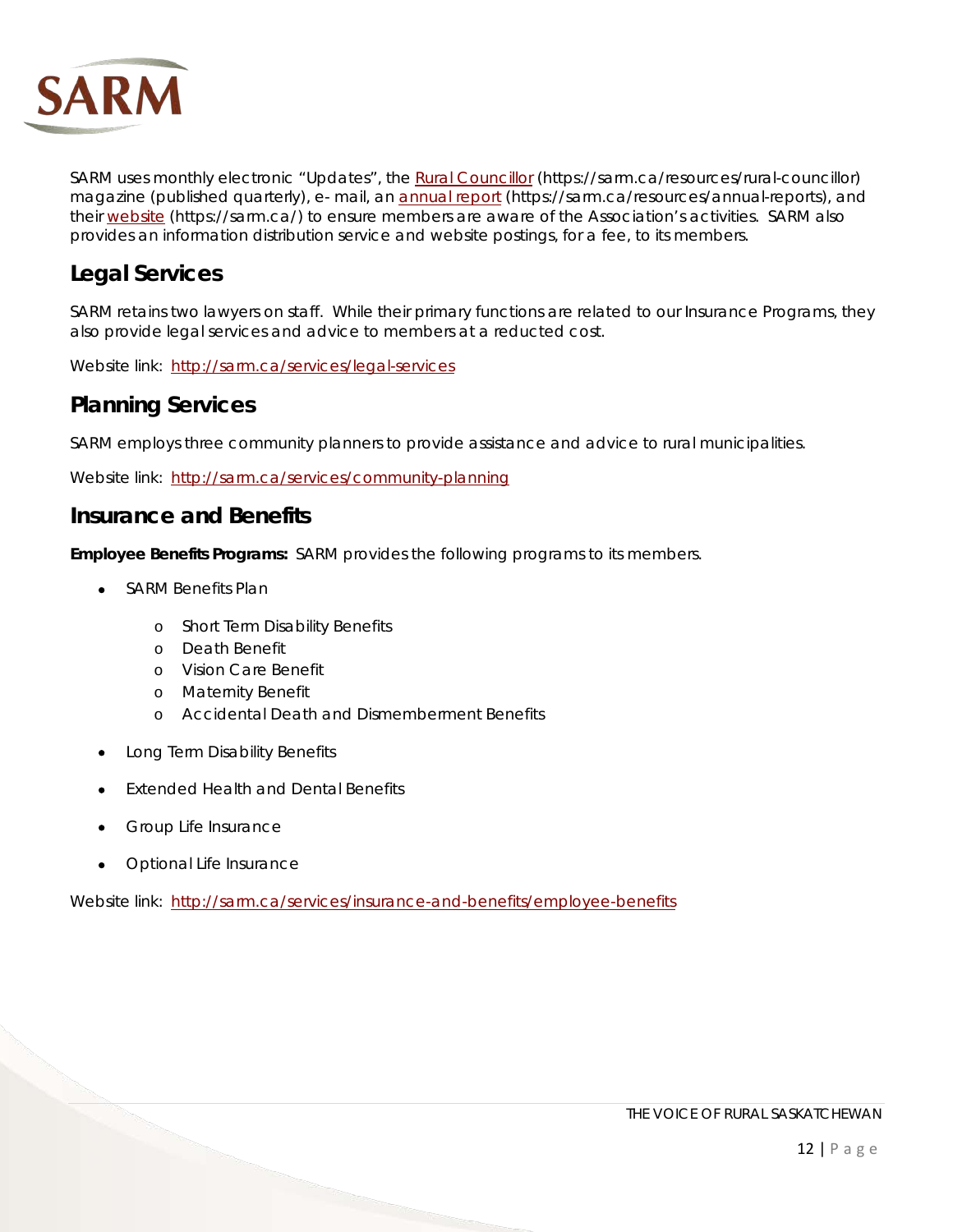

**Municipal Insurance Programs:** Member municipalities have access to the following insurance programs:

• [SARM Fidelity Bond Self-Insurance Plan](http://sarm.ca/services/insurance-and-benefits/fsip)

Website link: <https://sarm.ca/services/insurance-and-benefits/fsip>

• [SARM Liability Self-Insurance Plan](http://sarm.ca/services/insurance-and-benefits/fsip)

Website link: <https://sarm.ca/services/insurance-and-benefits/lsip>

• [SARM Property Self-Insurance Plan](http://sarm.ca/services/insurance-and-benefits/fsip)

Website link: <https://sarm.ca/services/insurance-and-benefits/psip>

These insurance programs provide insurance tailored to fit the needs of our member municipalities at very competitive rates.

## <span id="page-12-0"></span>**Trading Services**

SARM Trading Services provides members with access to a wide range of goods and printing services at very competitive prices. Trading Services is customer-oriented with fast and friendly service.

Website link: <https://sarm.ca/services/trading-services>

### <span id="page-12-1"></span>**Conventions and Special Meetings**

Members may submit resolutions, debate, and vote on resolutions at membership conventions or meetings including the Annual Convention (March), Division Meetings (June), and Midterm Convention (November).

Website link: <http://sarm.ca/events>

### <span id="page-12-2"></span>**Municipal Fund Management**

SARM manages a number of funds for municipalities, including:

- Treaty Land Entitlement Tax Loss Compensation Fund
- Specific Claim Tax Loss Compensation Fund
- Municipal Habitat Conservation fund
- Municipal Accounts in SARM Liability Program

Website link: https://sarm.ca/about-sarm/member-services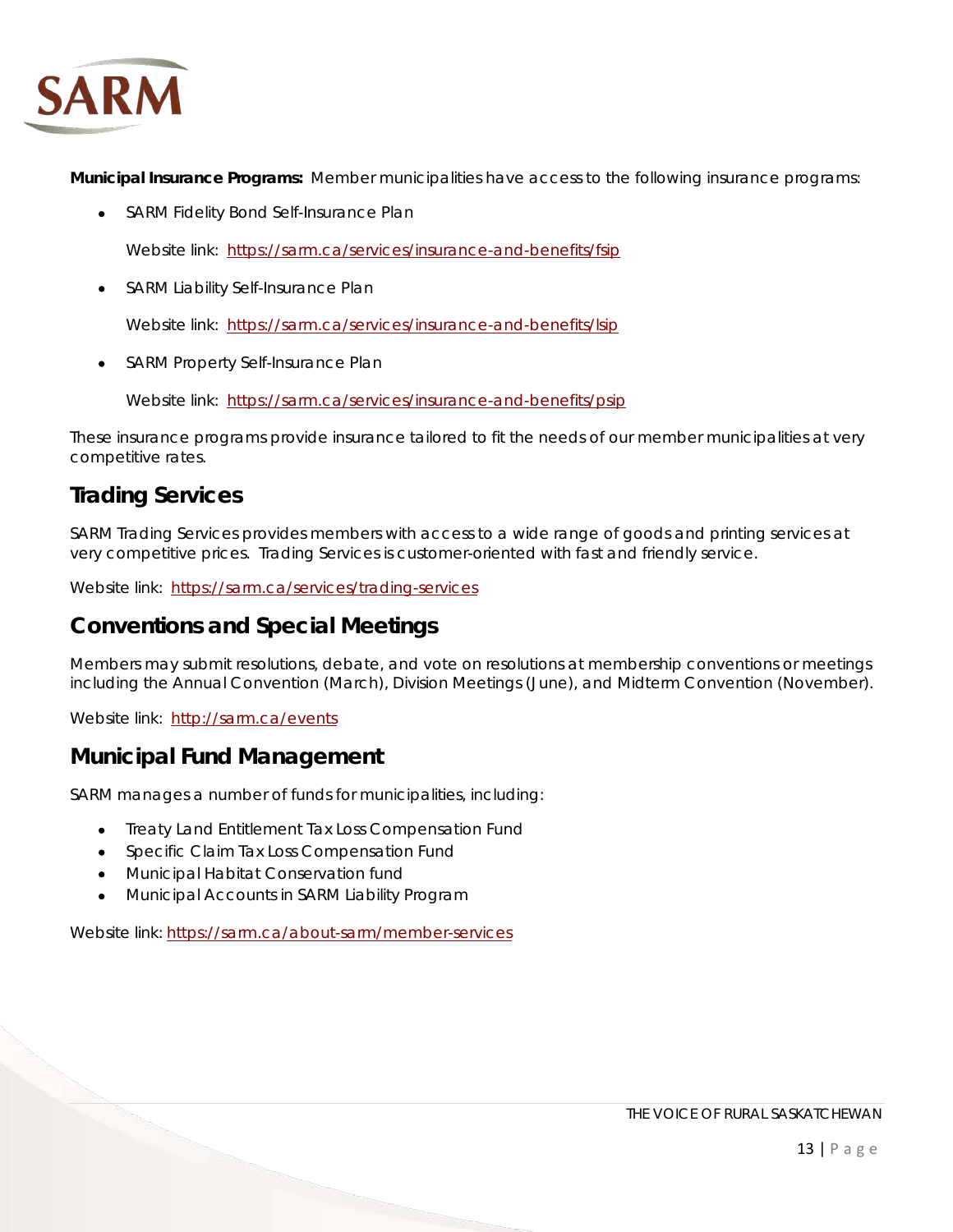

## <span id="page-13-0"></span>**SARM Administered Programs**

## <span id="page-13-1"></span>**Pest Biosecurity Program**

The **Pest Biosecurity Program is** available to RMs and First Nations (FNB), south of the Northern Administrative District, and is made up of four programs that will provide RMs and FNBs with resources when dealing with issues regarding invasive plants, rats, nuisance beavers, clubroot and other pests as declared/designated under the Saskatchewan Pest Control Act and Weed Control Act.

- [Plant Health Network \(CAP-PHN\)](https://sarm.ca/programs/administered-programs/ag-programs/cap-phn)
- [Beaver Control Program \(CAP-BCP\)](https://sarm.ca/programs/administered-programs/ag-programs/cap-bcp)
- [Invasive Plant Control Program \(CAP-IPCP\)](https://sarm.ca/programs/administered-programs/ag-programs/cap-ipcp)
- [Rat Control Program \(CAP-RCP\)](https://sarm.ca/programs/administered-programs/ag-programs/cap-rcp)

Website link: https://sarm.ca/programs/administered-programs/ag-programs

### <span id="page-13-2"></span>**Municipal Roads for the Economy Program (MREP)**

SARM administers the Minicipal Roads for the Economy Program (MREP) on behalf of the Provincial Government. MREP provides funding to rural municipalities for road and bridge infrastructure. The MREP program consists of three (3) components: the Clearing the Path (CTP) program, the Municipal Bridge Program, and the Heavy Haul-High Volume Program.

Website link: <http://sarm.ca/programs/administered-programs/mrep>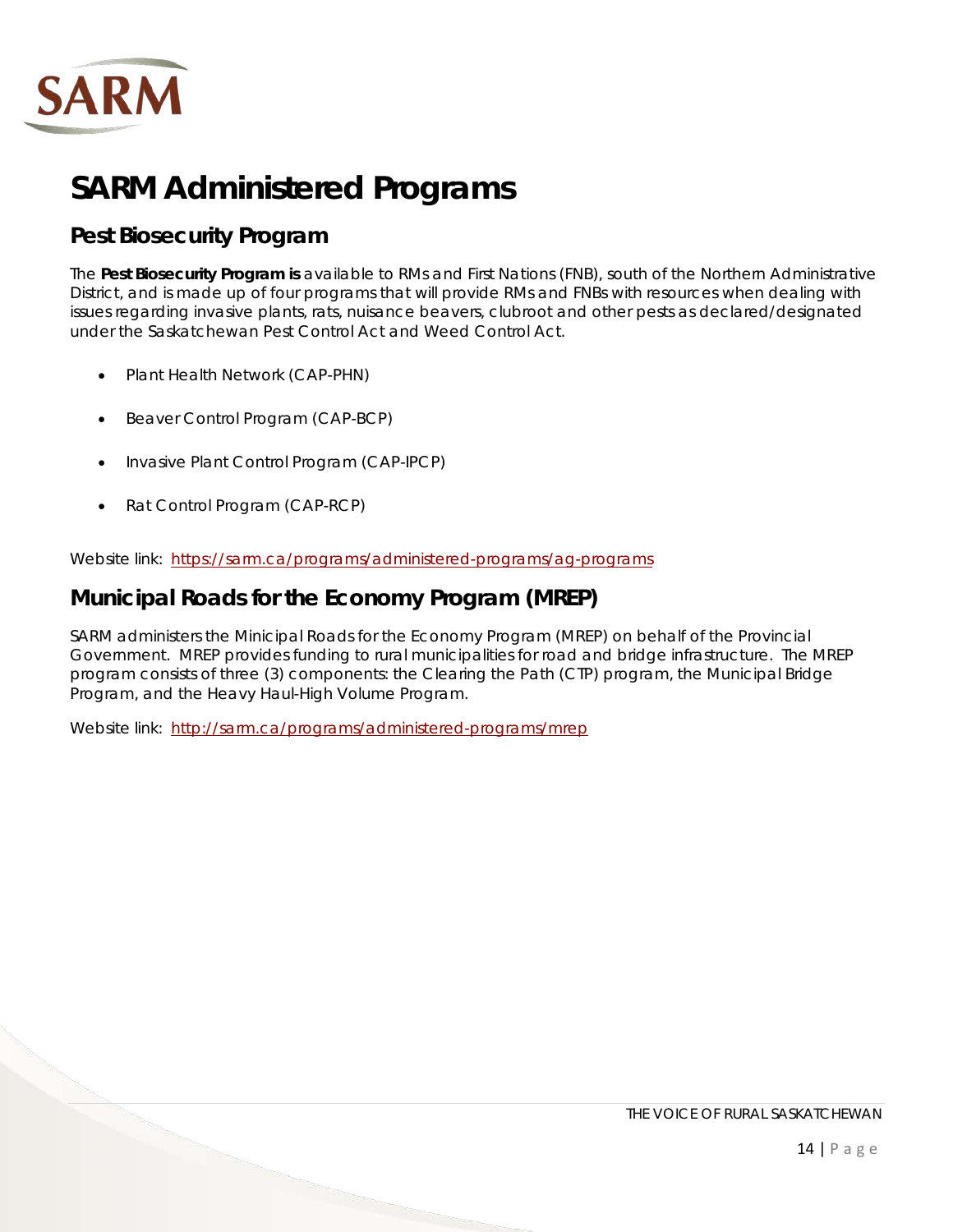

## <span id="page-14-0"></span>**SARM Programs**

## <span id="page-14-1"></span>**Rural Municipal Administrator Internship Program (MAIP)**

To help address the projected need for rural municipal administrators in the future, the Rural Municipal Administrator Internship Program (MAIP) was created. MAIP provides funding for rural municipalities to train selected interns to become RM administrators.

Website link: <http://sarm.ca/programs/sarm-programs/maip>

### <span id="page-14-2"></span>**SARM Rural Municipal Administration Scholarship Program**

SARM recognizes the vital role that administrators play in rural Saskatchewan. To help promote the profession, SARM developed a Rural Municipal Administration Scholarship Program available to students in the Local Government Authority Certificate Program.

Website link: <http://sarm.ca/programs/sarm-programs/rmasp>

### <span id="page-14-3"></span>**SARM High Interest Savings Account (HISA)**

SARM has partnered with CIBC Commercial Banking to bring our members a pooled High Interest Savings Account (HISA). The HISA offers a competitive interest rate, secured principal, and the ability to move your money at any time without penalty, regardless of the amount invested.

Website link: https://sarm.ca/services/trading-services/high-interest-savings-account

## <span id="page-14-4"></span>**Partner Initiatives**

## <span id="page-14-5"></span>**Municipal Leadership Development Program (MLDP)**

SARM administers the Municipal Leadership Development Program (MLDP) on behalf of our partners. The MLDP is a series of six (6) one-day modules that target specific issues of importance to municipalities. The program was developed exclusively for elected and appointed municipal leaders in Saskatchewan.

Website link: www.mldp.ca

### <span id="page-14-6"></span>**Municipal Management Essentials Program (MME)**

SARM and SUMA partnered with the Southeast College to develop the Municipal Management Essentials training program for RM Administrators, Foreman and Councillors. This program focuses on building the skill and capacity in a number of business training workshop style courses including Conducting Effective Meetings, Safety Leadership, Conflict Management, Communicating Effectively, etc.

Website link: <https://www.southeastcollege.org/courses/municipal-management-essentials/>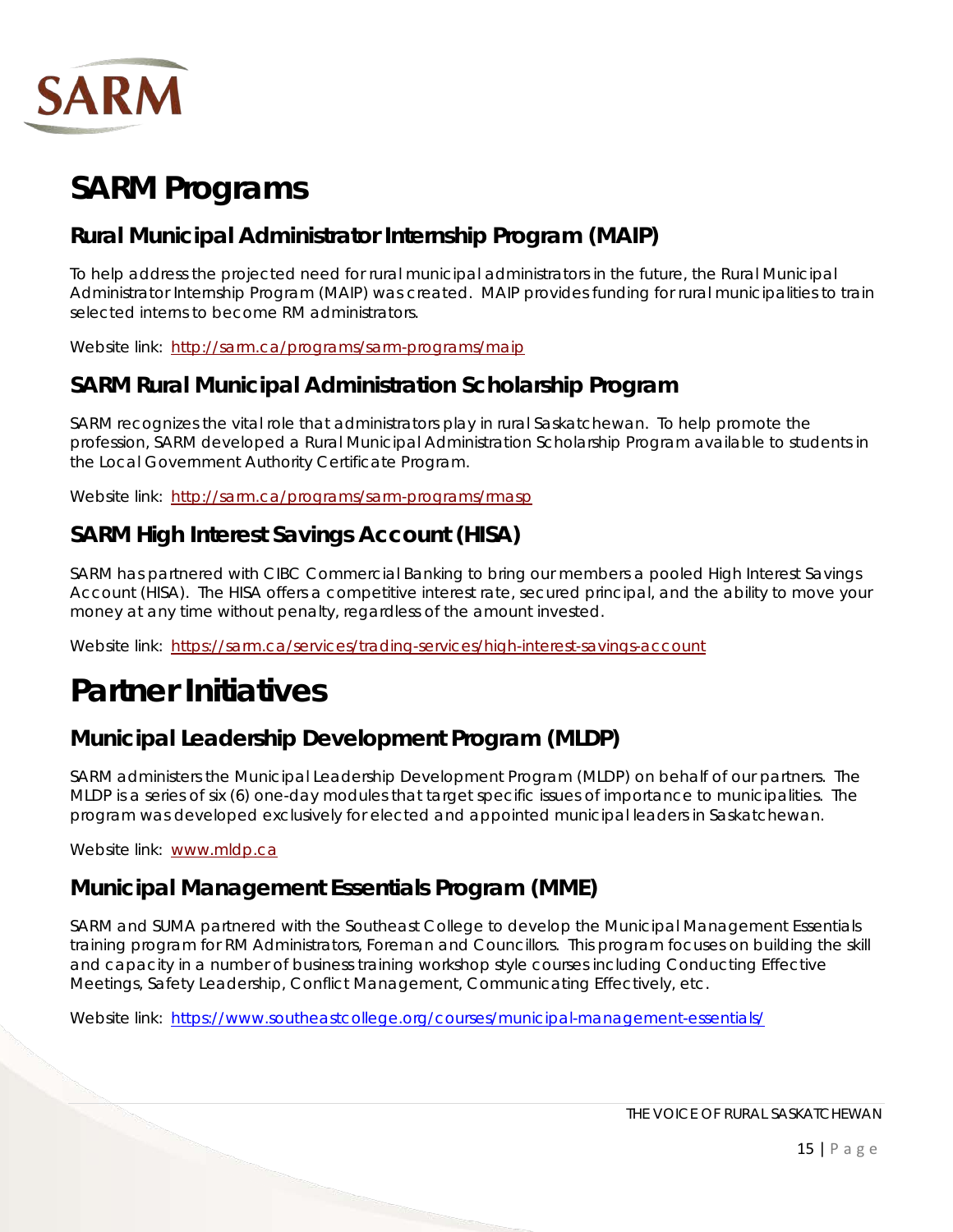

## <span id="page-15-0"></span>**Awards and Scholarships**

### <span id="page-15-1"></span>**Lieutenant Governor's Award for Outstanding Service to Rural Saskatchewan**

This award is given to a reeve, councillor, or administrator for his or her lifetime contribution to rural Saskatchewan. The award is presented to the successful candidate at the Opening Ceremonies of the SARM Annual Convention. This forum provides an excellent opportunity to publicly recognize the recipient of this prestigious award.

Website link: <http://sarm.ca/about-sarm/member-services/lieutenant-governors-award>

## <span id="page-15-2"></span>**SARM 90th Anniversary Student Scholarship**

In 1995, SARM auctioned off the first copy of their history book, *The Building of a Province: Commemorating the 90th Anniversary of the Saskatchewan Association of Rural Municipalities*. This auction netted the sum of \$2,600 which SARM contributed to the Centre for Agricultural Medicine. These funds initiated the Saskatchewan Association of Rural Municipalities 90<sup>th</sup> Anniversary \$1,000 Student Scholarship in Agricultural Safety and Rural Health.

Website link: <http://sarm.ca/about-sarm/member-services/sarm-scholarship>

## <span id="page-15-3"></span>**SARM Rural Municipal Administration Scholarship Program**

The SARM Rural Municipal Administration Scholarship Program is for students enrolled in the Local Government Authority (LGA) Certificate Program at the University of Regina. Three (3) scholarships of \$1,000 each will be awarded annually, paid at the end of the completed semester.

Website link: <http://sarm.ca/programs/sarm-programs/rmasp>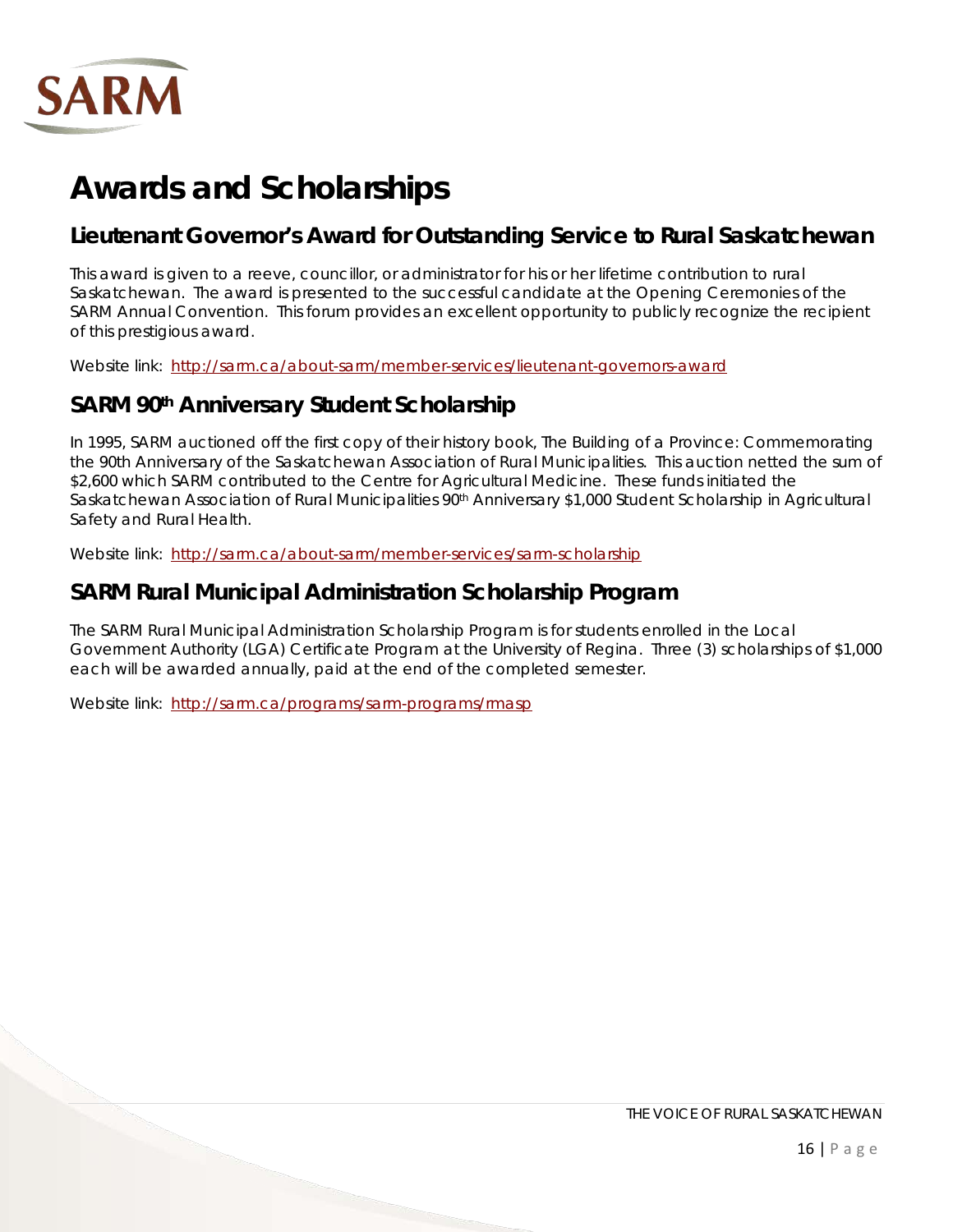

## <span id="page-16-0"></span>**Inquiry Directory**

If you are unable to find what you are looking for on the SARM website or have an inquiry, please use this contact list based on inquiries to assist you. The main SARM office contact information is below:

- (P): 306.757.3577
- (F): 306.565.2141
- (E): [sarm@sarm.ca](mailto:sarm@sarm.ca) | (W): www.sarm.ca

| <b>Topic / Issue</b>                                                          | <b>Contact</b>                                                           |  |
|-------------------------------------------------------------------------------|--------------------------------------------------------------------------|--|
| <b>General Municipal Support</b>                                              |                                                                          |  |
| Ratepayer has an unresolvable issue with council                              | Government Relations 306.787.2680<br>Provincial Ombudsman 1.800.667.9787 |  |
| Contact information for a municipality                                        | http://www.mds.gov.sk.ca/apps/Pub/MDS/welcome.aspx                       |  |
| Contact information for a Provincial Government                               | http://gtds.gov.sk.ca/                                                   |  |
| <b>SARM Programs</b>                                                          |                                                                          |  |
| Beaver Control (BCP)                                                          | Programs Manager 306.761.3744                                            |  |
| Rat Control (PREP)                                                            | Programs Manager 306.761.3744                                            |  |
| <b>Gopher Control</b>                                                         | Director of Programs and Operations 306.761.3733                         |  |
| <b>Weed Control</b>                                                           | Programs Manager 306.761.3744                                            |  |
| Road Construction, Clearing the Path (CTP), MREP Roads Program                | MREP Manager 306.761.3736                                                |  |
| Bridge Construction Questions - MREP Bridge Program                           | Director of Municipal Bridge Services 306.761.3746                       |  |
| Questions regarding invoices, payments to and from SARM                       | Senior Accounting Technician 306.761.3739                                |  |
| <b>Bulk Fuel Program</b>                                                      | Director of Finance 306.761.3720                                         |  |
| Treaty Land Entitlement (TLE) & Specific Claims Questions                     | Director of Finance 306.761.3720                                         |  |
| Training for RM Councillors - Municipal Leadership Development Program (MLDP) | MLDP Program Administrator 306.761.3931                                  |  |
| <b>RM Operator Training</b>                                                   | Insurance Program Administrator 306.761.3732                             |  |
| Potash Tax Sharing                                                            | Executive Director 306.761.3721                                          |  |
| Fish and Wildlife Development Fund                                            | Events Coordinator 306.761.3730                                          |  |
| Municipal Administrator Internship Program (MAIP)                             | Director of Programs and Operations 306.761.3733                         |  |
| <b>Legal Services</b>                                                         |                                                                          |  |
| SARM provides reduced cost legal support to RMs - Lawyers on staff            | Director of Legal Services 306.731.3724                                  |  |
|                                                                               | Legal Counsel 306.761.3738                                               |  |
|                                                                               | Legal Assistant 306.7613725                                              |  |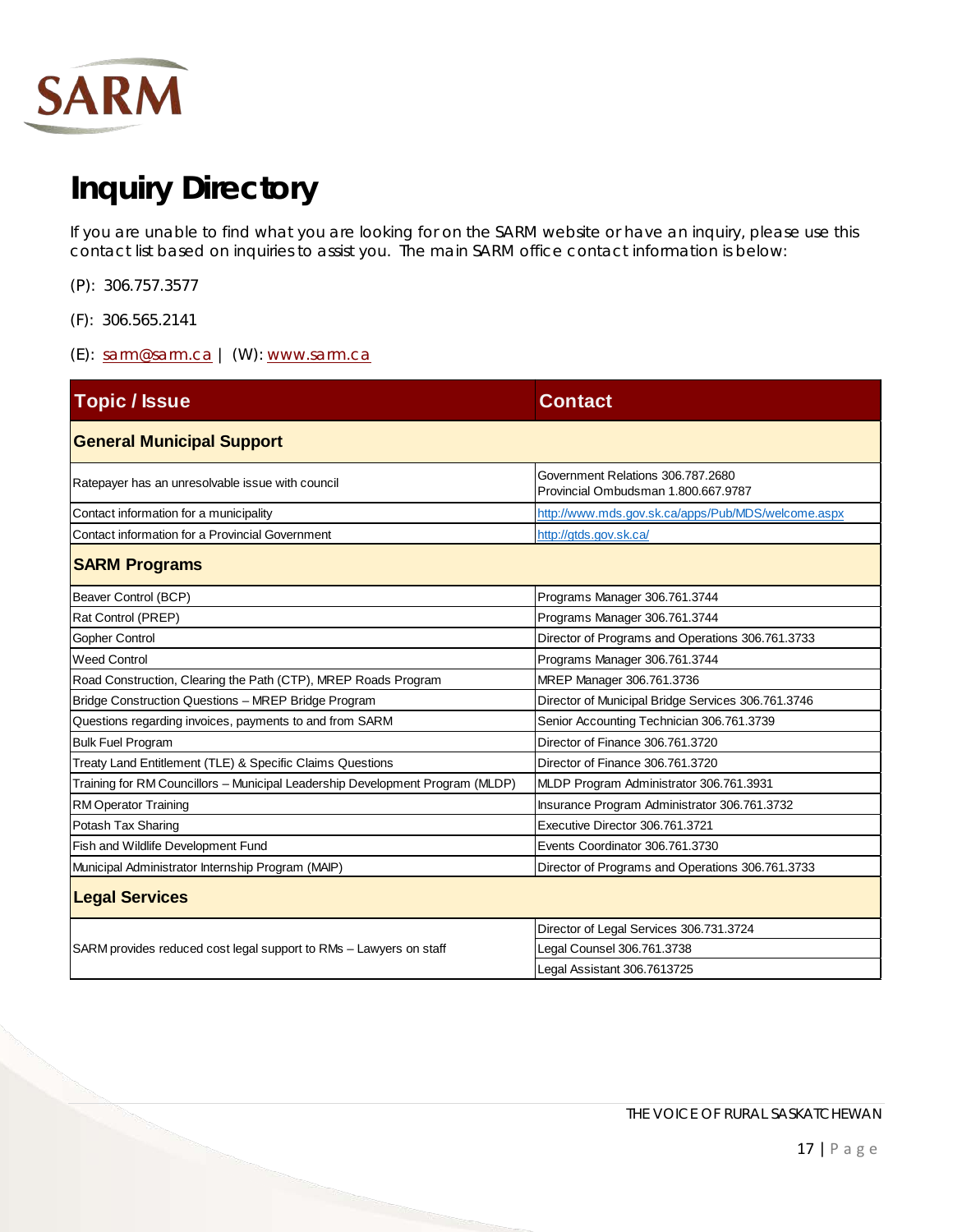

| <b>Community Planning</b>                                          |                                                         |  |
|--------------------------------------------------------------------|---------------------------------------------------------|--|
| Community Planning and bylaw drafting support for RM members       | Community Planners 306.761.3728/3734                    |  |
| <b>Insurance and Benefits</b>                                      |                                                         |  |
| SARM Benefits Program for RMs                                      | Employee Benefits Administrator 306.761.3727            |  |
| SARM's Property Insurance Program for RMs, Bonding of RM Employees | Insurance Program Administrator 306.761.3732            |  |
| SARM's Liability Insurance Program for RMs                         | Director of Insurance and Benefit Programs 306.761.3726 |  |
| <b>Trading Services</b>                                            |                                                         |  |
| Provincial RM Road Map (Grid Road Map) order                       | Accounts Administrator 306.761.3722                     |  |
| Rat Bait Orders                                                    | Accounts Administrator 306.761.3722                     |  |
|                                                                    | Supreme Basics - https://www.supremebasics.com          |  |
| Office supplies for RMs                                            | Staples - https://www.eway.ca                           |  |
| <b>Communications</b>                                              |                                                         |  |
| <b>SARM Website/Twitter</b>                                        | Marketing & Communications Coordinator 306.761.3931     |  |
| Rural Councillor Magazine                                          | Marketing & Communications Coordinator 306.761.3931     |  |
| Monthly Updates to RMs                                             | Marketing & Communications Coordinator 306.761.3931     |  |
| Information Distribution/Ads/ Classifieds/Tenders                  | Executive Assistant 306.761.3731                        |  |
| <b>Convention/Events</b>                                           |                                                         |  |
| Questions regarding Convention/Convention Sponsorship/Trade Show   | Convention & Events Coordinator 761.761.3730            |  |
| <b>Policy/Advocacy</b>                                             |                                                         |  |
| <b>Resolutions</b>                                                 | Director of Policy and Research 306.761.3729            |  |
| Municipal Governance Issues/Committee                              | Director of Policy and Research 306.761.3729            |  |
| Environment Issues/Committee                                       | Senior Policy Analyst 306.761.3742                      |  |
| Agriculture Issues/Committee                                       | Director of Policy and Research 306.761.3729            |  |
| Infrastructure & Development Issues/Committee                      | Senior Policy Analyst 306.761.3742                      |  |
| <b>Emergency Planning Issues</b>                                   | Director of Policy and Research 306.761.3729            |  |
| <b>Scholarships and Awards</b>                                     |                                                         |  |
| SARM Administrator Scholarship                                     | Director of Programs and Operations 306.761.3733        |  |
| SARM Scholarship Program                                           | Director of Programs and Operations 306.761.3733        |  |
| Saskatchewan Municipal Awards                                      | Director of Programs and Operations 306.761.3733        |  |
| Lieutenant Governor's Award                                        | Executive Assistant 306.761.3731                        |  |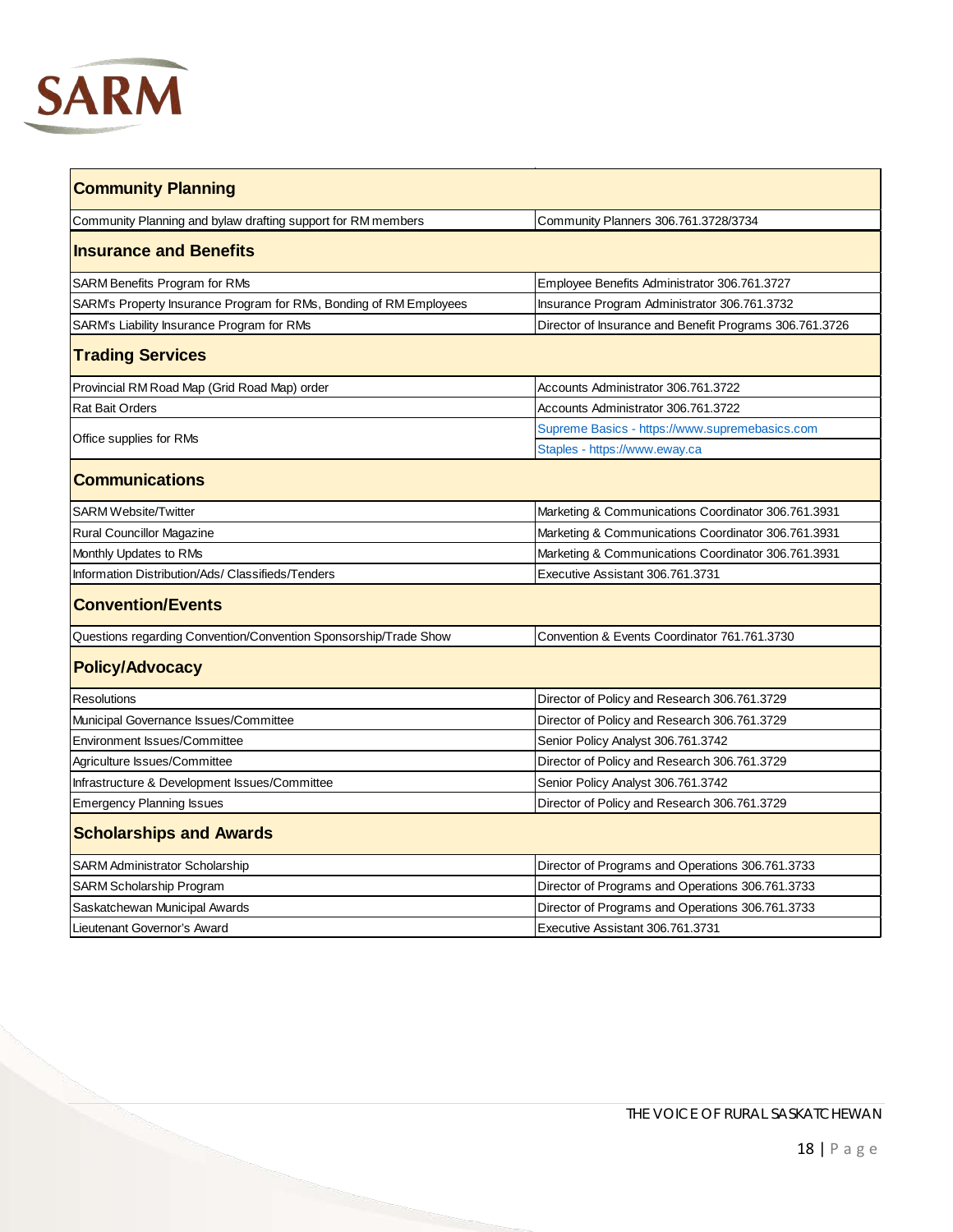

| <b>Common Inquiries</b>                                               |                                                                    |  |
|-----------------------------------------------------------------------|--------------------------------------------------------------------|--|
| Municipal Recycling MMRP                                              | Senior Policy Analyst 306.761.3742                                 |  |
| Civic Addressing                                                      | Director of Policy and Research 306.761.3729                       |  |
| Rural Policing & Bylaw Enforcement                                    | Senior Policy Analyst 306.761.3742                                 |  |
| <b>Asset Management</b>                                               | Senior Policy Analyst 306.761.3740                                 |  |
| Lobbyist Registration Federal/Provincial                              | Director of Policy and Research 306.761.3729                       |  |
| <b>IEnvironmental Code</b>                                            | Senior Policy Analyst 306.761.3740                                 |  |
| Road Maintenance Agreements                                           | Director of Policy and Research 306.761.3729                       |  |
| Water and Drainage                                                    | Senior Policy Analyst 306.761.3740                                 |  |
| Rail lines and Grade Crossings                                        | Senior Policy Analyst 306.761.3742                                 |  |
| Saskatchewan Assessment Management Agency (SAMA)                      | Executive Director 306.761.3721                                    |  |
| <b>Crime Stoppers Committee</b>                                       | Director of Strategic Engagment and Communications<br>306.761.3740 |  |
| FlySask2 – GIS Mapping, SARM provides free access to maps for its RMs | Executive Assistant 306.761.3731                                   |  |
|                                                                       | SRC 306-933-8180                                                   |  |
| <b>Municipal Funding</b>                                              | Director of Policy and Research 306.761.3729                       |  |